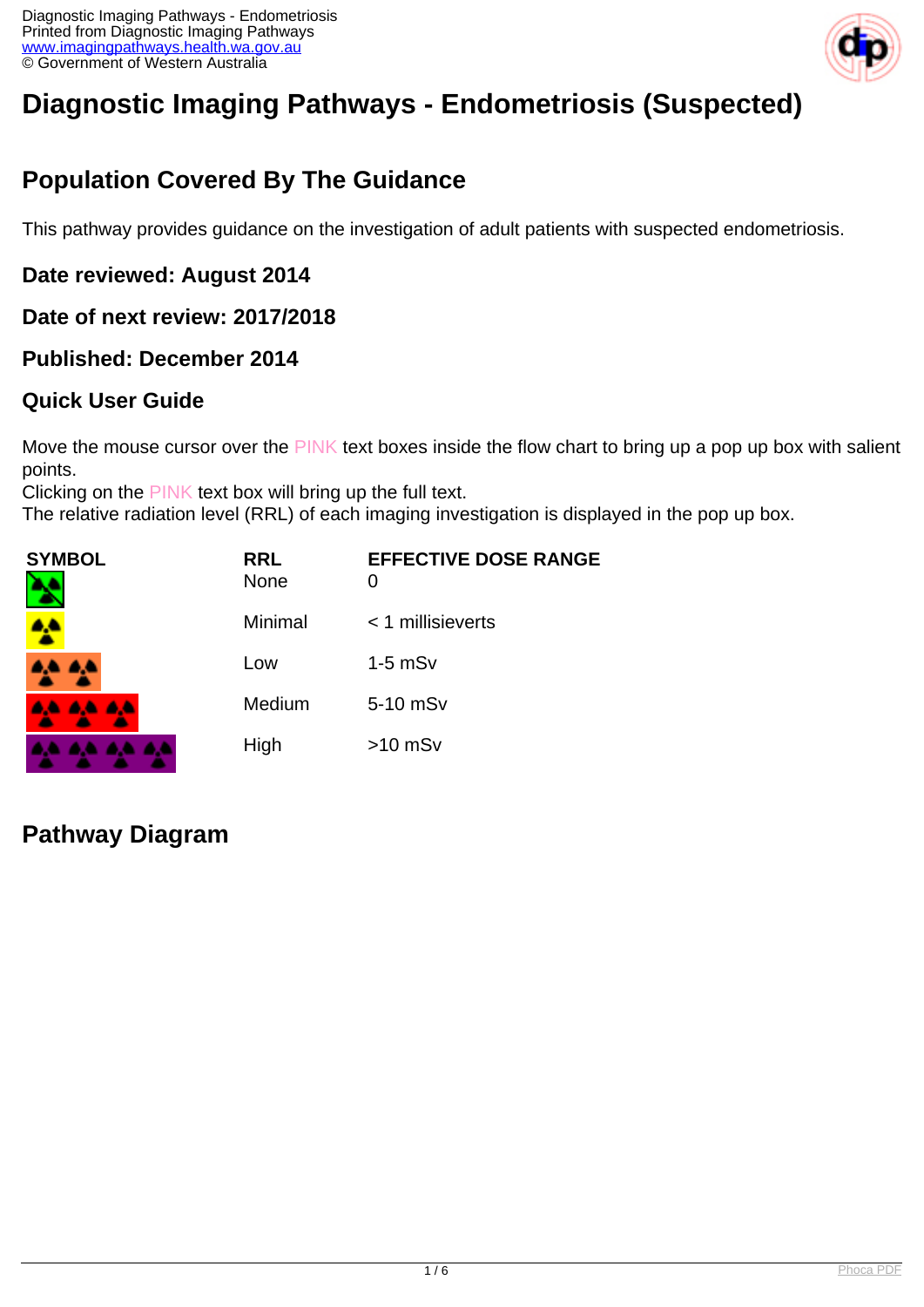



# **Image Gallery**

Coming Soon

# **Teaching Points**

- Transvaginal Ultrasonography should be the initial choice of imaging investigation in the assessment of endometriosis
- Where inconclusive specialist gynaecological opinion should be sought early where the decision for use of more specialised imaging modalities like MRI and specialised ultrasonography can be made
- Rarely diagnostic laparoscopy can be used to aid in assisting the diagnosis of endometriosis

# **Endometriosis**

- Endometriosis is defined as endometrial like tissue outside of the uterus. The presence of this tissue initiates a chronic inflammatory reaction, subsequent scar tissue and adhesions [1](index.php?option=com_content&view=article&id=381&tab=references#1)
- There are three types of endometriotic lesions delineated in the literature specifically: superficial endometriosis, ovarian endometriomas and deeply infiltrating endometriosis (DIE) [2](index.php?option=com_content&view=article&id=381&tab=references#2)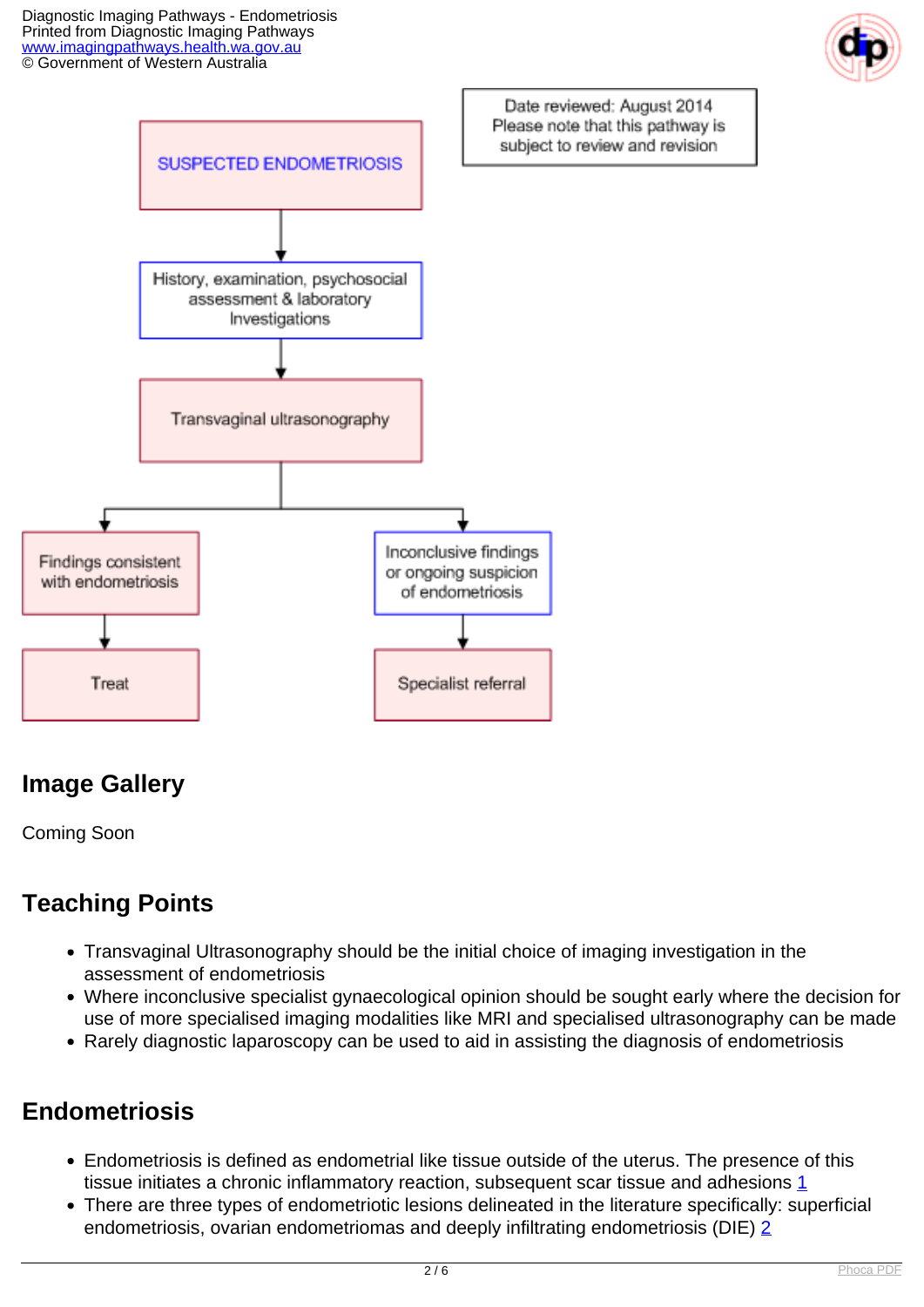

- The primary symptoms associated with endometriosis are pelvic pain, dysmenorrhea and dyspareunia [3](index.php?option=com_content&view=article&id=381&tab=references#3)
- From an epidemiological perspective it is estimated that 6-10 percent of the general female population experience endometriosis [4](index.php?option=com_content&view=article&id=381&tab=references#4)
- There exists a growing body of evidence [5-7](index.php?option=com_content&view=article&id=381&tab=references#5) linking endometriosis with the development of certain types of ovarian cancer
- The precise pathogenesis of endometriosis is unknown, current theories include altered immunity, coelomic metaplasia, retrograde metaplasia and coelomic metaplasia [8](index.php?option=com_content&view=article&id=381&tab=references#8)
- DIE is a form of endometriosis where endometrial tissue, fibrosis and muscular hyperplasia is found under the peritoneum. It involves structures like the bowel, ureters, rectovaginal space and bladder. **9** DIE refers to histological identification of endometriotic lesions that penetrate more than 5mm under the peritoneum. In descending order of frequency DIE involves the uterosacral ligaments, rectosigmoid colon, the vagina and the bladder [10](index.php?option=com_content&view=article&id=381&tab=references#10)

### **Transvaginal Ultrasonography**

- The use of Transvaginal Ultrasonography (TVS) is well accepted as a first line investigation for endometriosis
- The gold standard for diagnosis of endometriosis remains laparoscopy [11](index.php?option=com_content&view=article&id=381&tab=references#11)
- TVS has varying performance in regards to the diagnosis of geographically distinct locations of Deep Infiltrating Endometriosis
- TVS has excellent diagnostic capacity in the diagnosis of DIE involving the rectosigmoid with the results from a meta-analysis revealing pooled sensitivity, specificity, LR+ and LR- of 0.91, 0.98, 30.36 and 0.09 respectively [11](index.php?option=com_content&view=article&id=381&tab=references#11)
- Similarly TVS has established efficacy in the diagnosis of ovarian endometriata with a systematic review demonstrating LR+ ratios ranging from 7.6-29.8 and LR- ratios ranging from 0.1-0.4
- There exists in the literature the use of Transrectal Ultrasonography (TRUS) in the detection of DIE. When compared to TVUS the results are similiar  $2$  with other studies showing the superiority of TVUS in detecting DIE in certain locations. [10](index.php?option=com_content&view=article&id=381&tab=references#10) Both are adept in the detection of DIE however given cost and patient tolerance factors TVUS should be preferred over TRUS
- Information for consumers on Transvaginal Ultrasonography [InsideRadiology](http://insideradiology.com.au/pages/view.php?T_id=72#.U-yFCaPwA0k)

### **Treatment**

- In a recently published review [12](index.php?option=com_content&view=article&id=381&tab=references#12) of existing systematic reviews on the Cochrane database the following assessments were made in regards to interventions in the treatment of endometriosis
- Low quality evidence benefit for GnRH analogues over placebo or no treatment in regards to pain relief
- Moderate quality evidence for the use of levonorgestrel- release intrauterine system (LNG-IUD) over expectant management, very low quality evidence for beneficial effect of danazol when compared to placebo
- Inconclusive evidence of benefit for the use of NSAIDs in the treatment of pain
- Moderate quality evidence in regards to pain relief for laparoscopic surgery compared to diagnostic laparoscopy only
- Moderate quality evidence for better live birth and ongoing pregnancy rates after laparoscopic surgery compared to diagnostic laparoscopy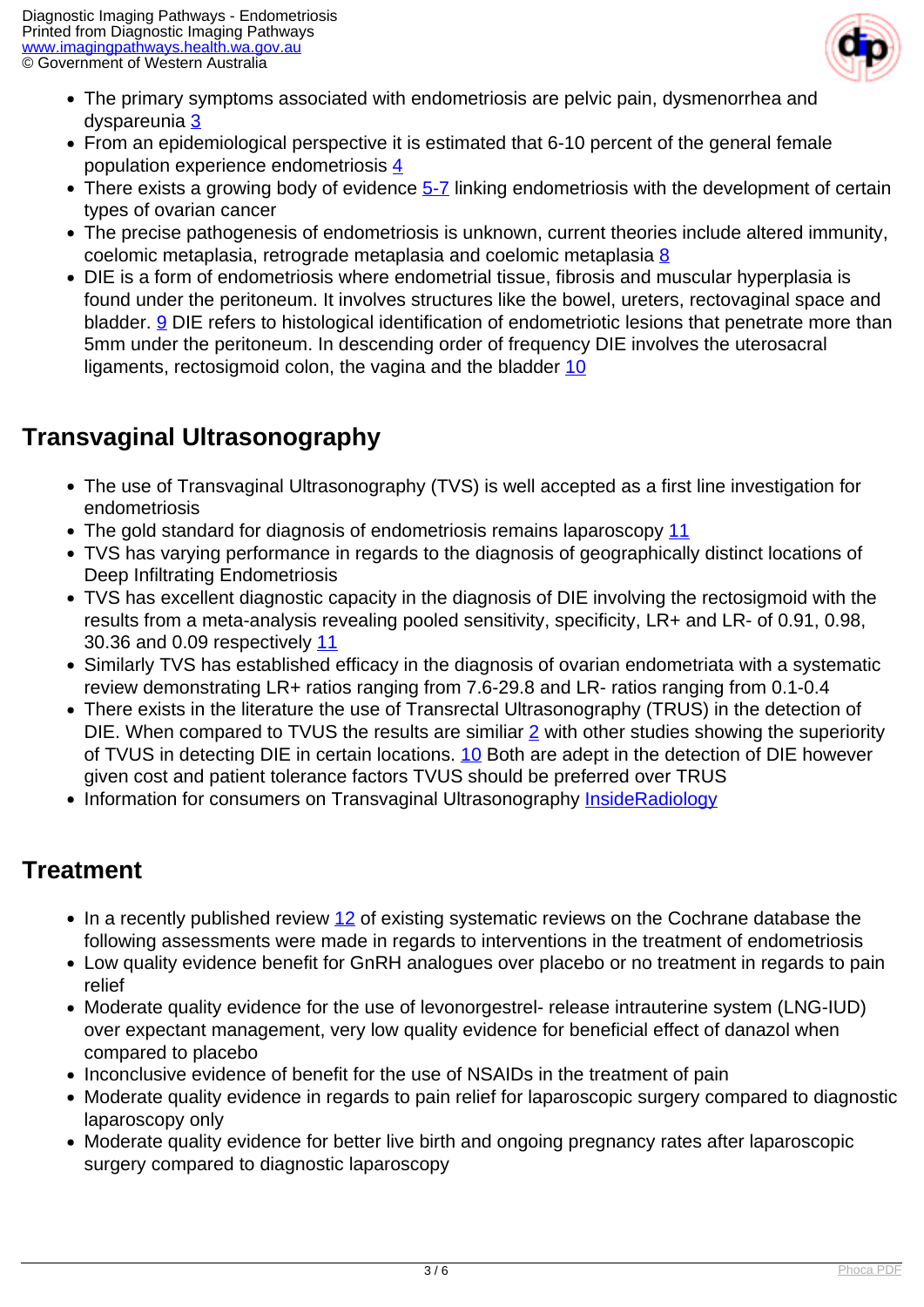

### **Specialist Referral**

- Specialist gynaecological opinion should be sought if initial imaging investigations are inconclusive
- The decision to use more detailed investigations like MRI and specialised ultrasonography to investigate for endometriosis can then be made. In rare instances diagnostic laparoscopy may be considered in the assessment of endometriosis
- MRI is an accepted modality in the investigation of endometriosis and is a useful adjunct to US with a primary advantage being the ability to acquire imaging of the anterior and posterior compartments of the pelvis simultaneously
- An overview of studies using 1.5T MRI to detect DIE revealed a range of sensitivity ranging from 0.73 [13](index.php?option=com_content&view=article&id=381&tab=references#13) to 0.90 [14](index.php?option=com_content&view=article&id=381&tab=references#14) employing the use of 3.0T MRI increased diagnostic accuracy with sensitivity and specificity of 0.96 and 1.00 respectively [15](index.php?option=com_content&view=article&id=381&tab=references#15)
- In the literature, studies have detailed the superiority of MRI and its ability to detect uterosacral and vaginal endometriosis when compared to Rectal Endoscopic Sonography and TVUS [16](index.php?option=com_content&view=article&id=381&tab=references#16),[17](index.php?option=com_content&view=article&id=381&tab=references#17)
- Information for consumers on MRI [InsideRadiology](http://insideradiology.com.au/pages/view.php?T_id=53#.U-yFTqPwA0k)

### **References**

#### **Date of literature search: April 2014**

The search methodology is available on request. **[Email](index.php/contact-us)** 

References are graded from Level I to V according to the Oxford Centre for Evidence-Based Medicine, Levels of Evidence. [Download the document](http://www.cebm.net/wp-content/uploads/2014/06/CEBM-Levels-of-Evidence-2.1.pdf)

- 1. Kennedy S, Bergqvist A, Chapron C, D'Hooghe T, Dunselman G, Greb R, et al. **ESHRE guideline for the diagnosis and treatment of endometriosis.** Hum Reprod. 2005;20(10):2698-704. (Evidence based guideline). [View the reference](http://www.ncbi.nlm.nih.gov/pubmed/15980014)
- 2. Piketty M, Chopin N, Dousset B, Millischer-Bellaische AE, Roseau G, Leconte M, et al. **Preoperative work-up for patients with deeply infiltrating endometriosis: transvaginal ultrasonography must definitely be the first-line imaging examination.** Hum Reprod. 2009;24(3):602-7. (Level I evidence). [View the reference](http://www.ncbi.nlm.nih.gov/pubmed/19095669)
- 3. Rock JA, Markham SM. **Pathogenesis of endometriosis.** Lancet. 1992;340(8830):1264-7. (Review article). [View the reference](http://www.ncbi.nlm.nih.gov/pubmed/1359329)
- 4. Giudice LC, Kao LC. **Endometriosis.** Lancet. 2004;364(9447):1789-99. (Review article). [View the](http://www.ncbi.nlm.nih.gov/pubmed/15541453) [reference](http://www.ncbi.nlm.nih.gov/pubmed/15541453)
- 5. Pearce CL, Templeman C, Rossing MA, Lee A, Near AM, Webb PM, et al. **Association between endometriosis and risk of histological subtypes of ovarian cancer: a pooled analysis of casecontrol studies.** Lancet Oncol. 2012;13(4):385-94. (Level III evidence). [View the reference](http://www.ncbi.nlm.nih.gov/pubmed/22361336)
- 6. Heidemann LN, Hartwell D, Heidemann CH, Jochumsen KM. **The relation between endometriosis and ovarian cancer - a review.** Acta Obstet Gynecol Scand. 2014;93(1):20-31. (Level II/III evidence). [View the reference](http://www.ncbi.nlm.nih.gov/pubmed/24011403)
- 7. Van Gorp T, Amant F, Neven P, Vergote I, Moerman P. **Endometriosis and the development of malignant tumours of the pelvis. A review of literature.** Best Pract Res Clin Obstet Gynaecol. 2004;18(2):349-71. (Review article). [View the reference](http://www.ncbi.nlm.nih.gov/pubmed/15157647)
- 8. Macer ML, Taylor HS. **Endometriosis and infertility: a review of the pathogenesis and treatment of endometriosis-associated infertility.** Obstet Gynecol Clin North Am. 2012;39(4):535-49. (Review article). [View the reference](http://www.ncbi.nlm.nih.gov/pubmed/23182559)
- 9. Bianek-Bodzak A, Szurowska E, Sawicki S, Liro M. **The importance and perspective of magnetic resonance imaging in the evaluation of endometriosis.** Biomed Res Int.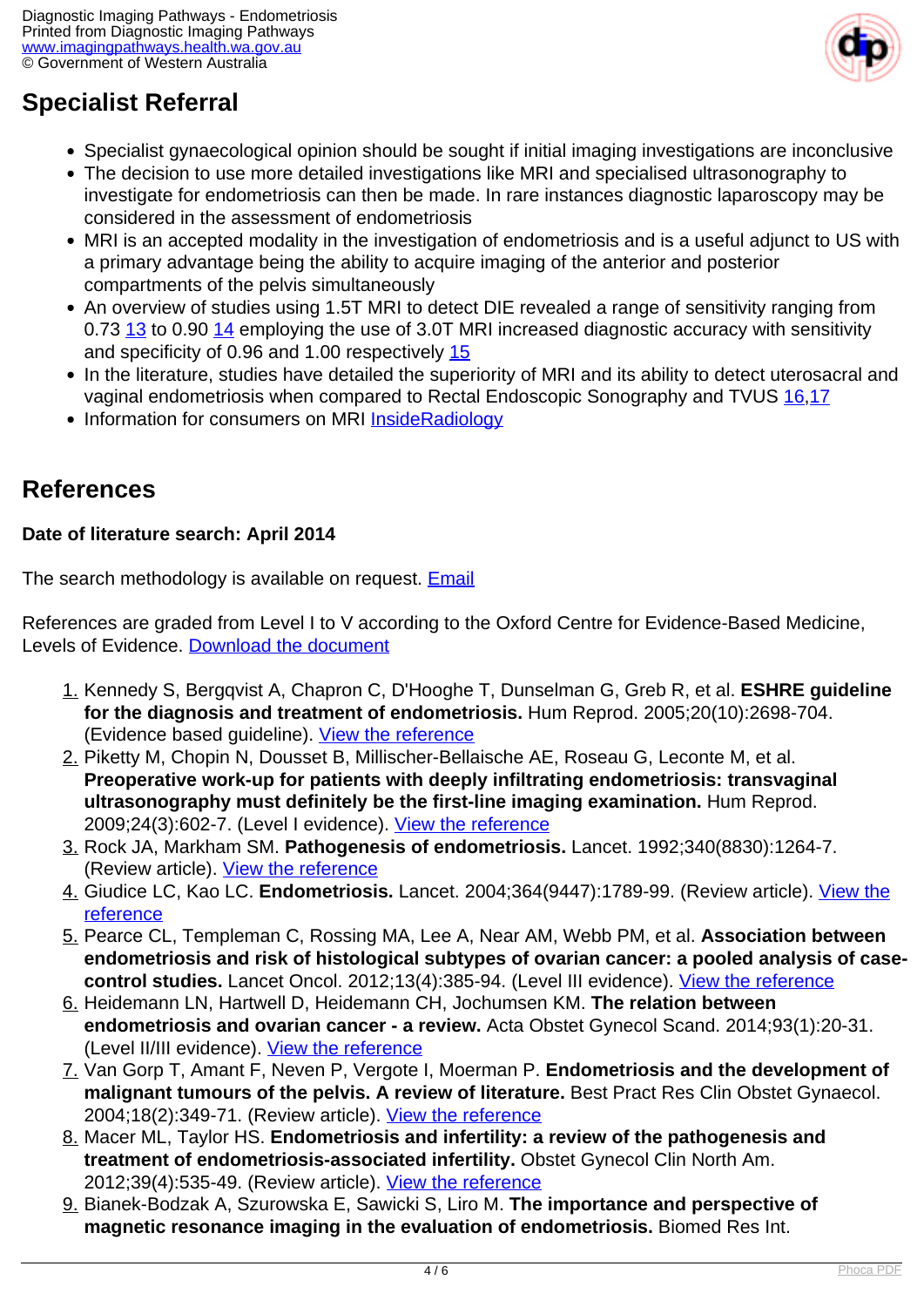

2013;2013:436589. (Review article). [View the reference](http://www.ncbi.nlm.nih.gov/pubmed/24350271)

- 10. Bazot M, Malzy P, Cortez A, Roseau G, Amouyal P, Darai E. **Accuracy of transvaginal sonography and rectal endoscopic sonography in the diagnosis of deep infiltrating endometriosis.** Ultrasound Obstet Gynecol. 2007;30(7):994-1001. (Level II evidence). [View the](http://www.ncbi.nlm.nih.gov/pubmed/17992706) [reference](http://www.ncbi.nlm.nih.gov/pubmed/17992706)
- 11. Hudelist G, English J, Thomas A, Tinelli A, Singer C, Keckstein J. **Diagnostic accuracy of transvaginal ultrasound for non invasive diagnosis of bowel endometriosis: systematic review and meta analysis.** Ultrasound Obstet Gynacol. 2011;37(3):257-63. (Level I evidence). [View the reference](http://www.ncbi.nlm.nih.gov/pubmed/20954166)
- 12. Brown J, Farquhar C. **Endometriosis: an overview of Cochrane Reviews.** Cochrane Database Syst Rev. 2014;3:CD009590. (Level I evidence).
- 13. Roy C, Balzan C, Thoma V, Sauer B, Wattiez A, Leroy J. **Efficiency of MR imaging to orientate surgical treatment of posterior deep pelvic endometriosis.** Abdom Imaging. 2009;34(2):251-9. (Level II evidence). [View the reference](http://www.ncbi.nlm.nih.gov/pubmed/18235982)
- 14. Azot M, Darai E, Hourani R, Thomassin I, Cortez A, Uzan S, et al. **Deep pelvic endometriosis: MR imaging for diagnosis and prediction of extension of disease.** Radiology. 2004;232(2):379-89. (Level I evidence). [View the reference](http://www.ncbi.nlm.nih.gov/pubmed/15205479)
- 15. Hottat N, Larrousse C, Anaf V, Noel JC, Matos C, Absil J, et al. **Endometriosis: contribution of 3.0-T pelvic MR imaging in preoperative assessment--initial results.** Radiology. 2009;253(1):126-34. (Level II evidence). [View the reference](http://www.ncbi.nlm.nih.gov/pubmed/19584256)
- 16. Bazot M, Bornier C, Dubernard G, Roseau G, Cortez A, Darai E. **Accuracy of magnetic resonance imaging and rectal endoscopic sonography for the prediction of location of deep pelvic endometriosis.** Hum Reprod. 2007;22(5):1457-63. (Level II evidence). [View the reference](http://www.ncbi.nlm.nih.gov/pubmed/17303630)
- 17. Bazot M, Lafont C, Rouzier R, Roseau G, Thomassin-Naggara I, Darai E. **Diagnostic accuracy of physical examination, transvaginal sonography, rectal endoscopic sonography, and magnetic resonance imaging to diagnose deep infiltrating endometriosis.** Fertil Steril. 2009;92(6):1825-33. (Level II evidence). [View the reference](http://www.ncbi.nlm.nih.gov/pubmed/19019357)

### **Information for Consumers**

| Information from this website                                                         | <b>Information from the Royal</b><br><b>Australian and New Zealand</b><br><b>College of Radiologists' website</b> |
|---------------------------------------------------------------------------------------|-------------------------------------------------------------------------------------------------------------------|
|                                                                                       |                                                                                                                   |
| <b>Consent to Procedure or Treatment</b>                                              | <b>Magnetic Resonance Imaging (MRI)</b>                                                                           |
| <b>Radiation Risks of X-rays and Scans</b><br><b>Magnetic Resonance Imaging (MRI)</b> | <b>Radiation Risk of Medical Imaging During</b><br><b>Pregnancy</b>                                               |
|                                                                                       | <b>Radiation Risk of Medical Imaging for</b>                                                                      |
| <b>Ultrasound</b>                                                                     | <b>Adults and Children</b>                                                                                        |
|                                                                                       | <b>Ultrasound</b>                                                                                                 |
|                                                                                       | <b>Transvaginal Ultrasound</b>                                                                                    |
|                                                                                       |                                                                                                                   |